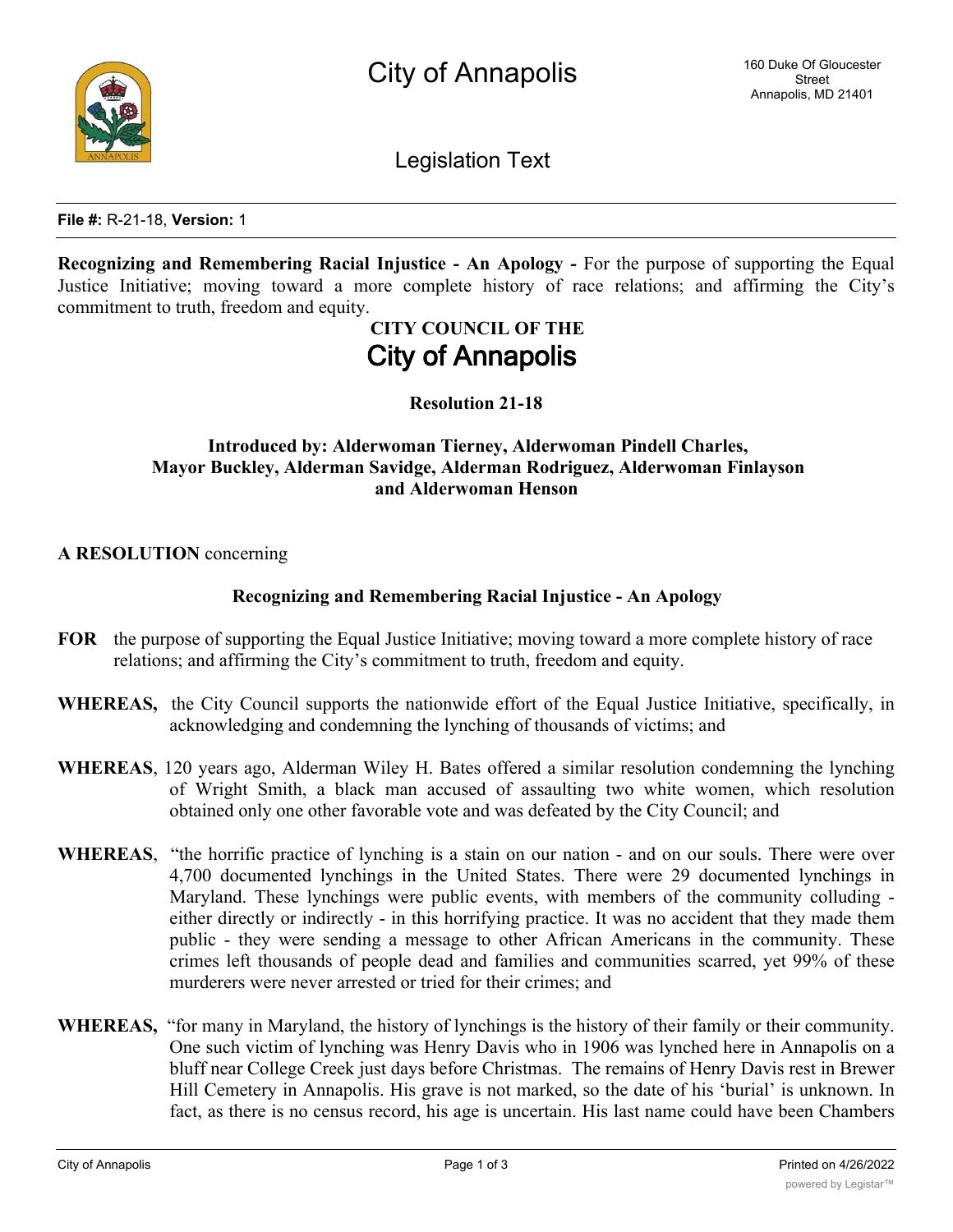or Lee. His first name could have been William. He had no known home. His lynchers were never found. The Maryland State Archives in Annapolis houses two records: one certificate from 1900 admitting Prisoner 15521 to the Maryland Penitentiary at age 17 for assaulting a black woman, and one certification of his death by gunshot wound on December 21, 1906, at age 30; and

- **WHEREAS**, "on December 14, 1906, Mrs. Annie Reid, wife of a Crownsville storekeeper John Reid, was on her way to Annapolis when she was dragged from her buggy by a black man limping along the road near Best's Gate train station. Reid fought her assailant with a horse whip before being knocked to the ground. Henry Davis was arrested December  $17<sup>th</sup>$ , three days after the attack. Two days after his arrest, Davis was taken to Annie Reid's house, where she identified him as her assailant. Davis then allegedly admitted to the assault, according to newspaper accounts. Aware of the potential for mob violence, the sheriff pleaded for a jury to be convened immediately, but Reid had not yet recovered from her injuries and could not testify. Davis was placed in the Annapolis Jail.
- **WHEREAS,** "the next day, a group of lynchers marched from St. John's to the Annapolis jail, at the corner of Calvert and Clay streets. The leaders of the mob tried to trick the four guards by ringing the jailhouse bell around 1:50 a.m., claiming they were police officers with a prisoner. As the guards sensed a problem and refused to unlock the jail, the attackers pounded on the door, tearing a hole with a pick taken from a nearby blacksmith's shop and attacked with a sledgehammer. The door quickly collapsed. Men holding revolvers asked the guards to put their hands up and hand over the keys to Davis's third-floor cell, which they did. Davis was hauled from the jail down Calvert Street toward West Street. Black residents were terrified and stayed inside while many whites, awakened by the noise, joined the crowd as it turned onto West Washington Street and headed toward a neighborhood known as Brick Yard Hill. They dragged Davis, who could not walk quickly because of his missing toes, to a bluff overlooking College Creek, continuing to hit him according to reports in the Baltimore Sun. The report states that Davis supposedly admitted to the attack again. The crowd then slid a thin white rope around his neck and hoisted him up a large tree. Someone gave a signal to commence firing. The rope broke, but the shooting continued. More than 100 shots were fired. Davis was struck directly in his chest, his neck, hand, back of head and face. His bloody body was left on the banks of College Creek where hundreds of people, white and black, came to look at the gruesome sight. Photographs were taken of the corpse and allegedly made into postcards. That afternoon, the body was examined by a coroner and later buried in an unmarked grave in the smallpox section of Brewer Hill Cemetery. In April 1907, an inquest was convened to look into the details of the Henry Davis lynching. Judge Revell reminded the members of the jury that this was a lawless act and must be investigated. After a month of investigation, the jury was unable to 'fix' the lynching to any one person or persons;" and
- **WHEREAS,** the City Council supports the sentiment of the Equal Justice Initiative that "a history of racial injustice must be acknowledged and mass atrocities and abuse must be recognized and remembered before a society can recover from mass violence;" and
- **WHEREAS,** the City Council further supports the Equal Justice Initiative that "public commemoration plays a significant role in prompting community-wide reconciliation."